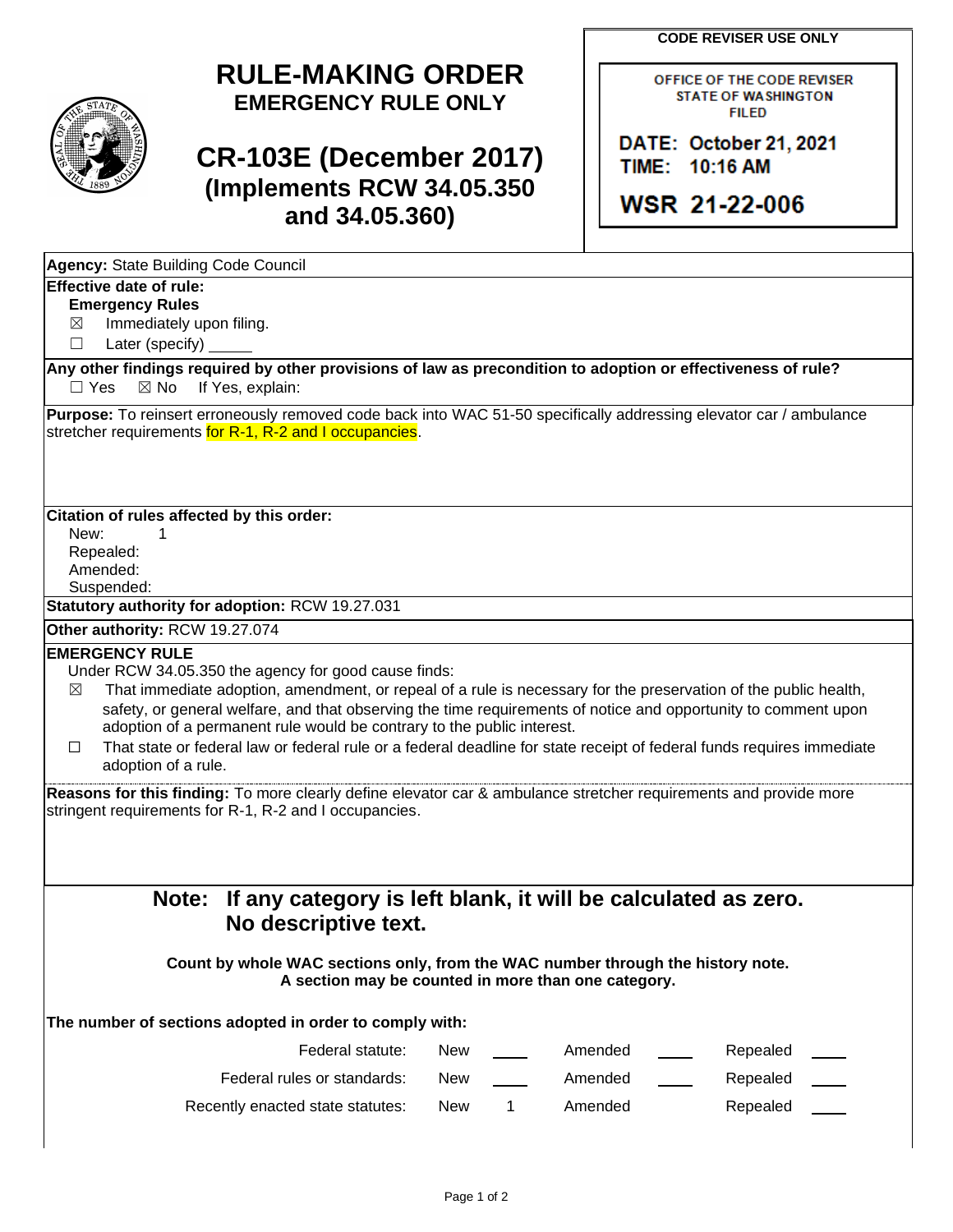| The number of sections adopted at the request of a nongovernmental entity:                   |            |            |         |  |               |  |  |  |  |
|----------------------------------------------------------------------------------------------|------------|------------|---------|--|---------------|--|--|--|--|
|                                                                                              | <b>New</b> |            | Amended |  | Repealed      |  |  |  |  |
|                                                                                              |            |            |         |  |               |  |  |  |  |
| The number of sections adopted on the agency's own initiative:                               |            |            |         |  |               |  |  |  |  |
|                                                                                              | <b>New</b> | $\perp$    | Amended |  | Repealed      |  |  |  |  |
|                                                                                              |            |            |         |  |               |  |  |  |  |
| The number of sections adopted in order to clarify, streamline, or reform agency procedures: |            |            |         |  |               |  |  |  |  |
|                                                                                              | New        |            | Amended |  | Repealed      |  |  |  |  |
|                                                                                              |            |            |         |  |               |  |  |  |  |
| The number of sections adopted using:                                                        |            |            |         |  |               |  |  |  |  |
| Negotiated rule making:                                                                      |            | New $\_\_$ | Amended |  | Repealed      |  |  |  |  |
| Pilot rule making:                                                                           | New        |            | Amended |  | Repealed      |  |  |  |  |
| Other alternative rule making:                                                               | New        |            | Amended |  | Repealed      |  |  |  |  |
|                                                                                              |            |            |         |  |               |  |  |  |  |
| Date Adopted: October 15, 2021                                                               |            | Signature: |         |  |               |  |  |  |  |
| <b>Name:</b> Andrew S. Klein                                                                 |            |            |         |  | Andrew & Klin |  |  |  |  |
| <b>Title:</b> Chair, State Building Code Council                                             |            |            |         |  |               |  |  |  |  |